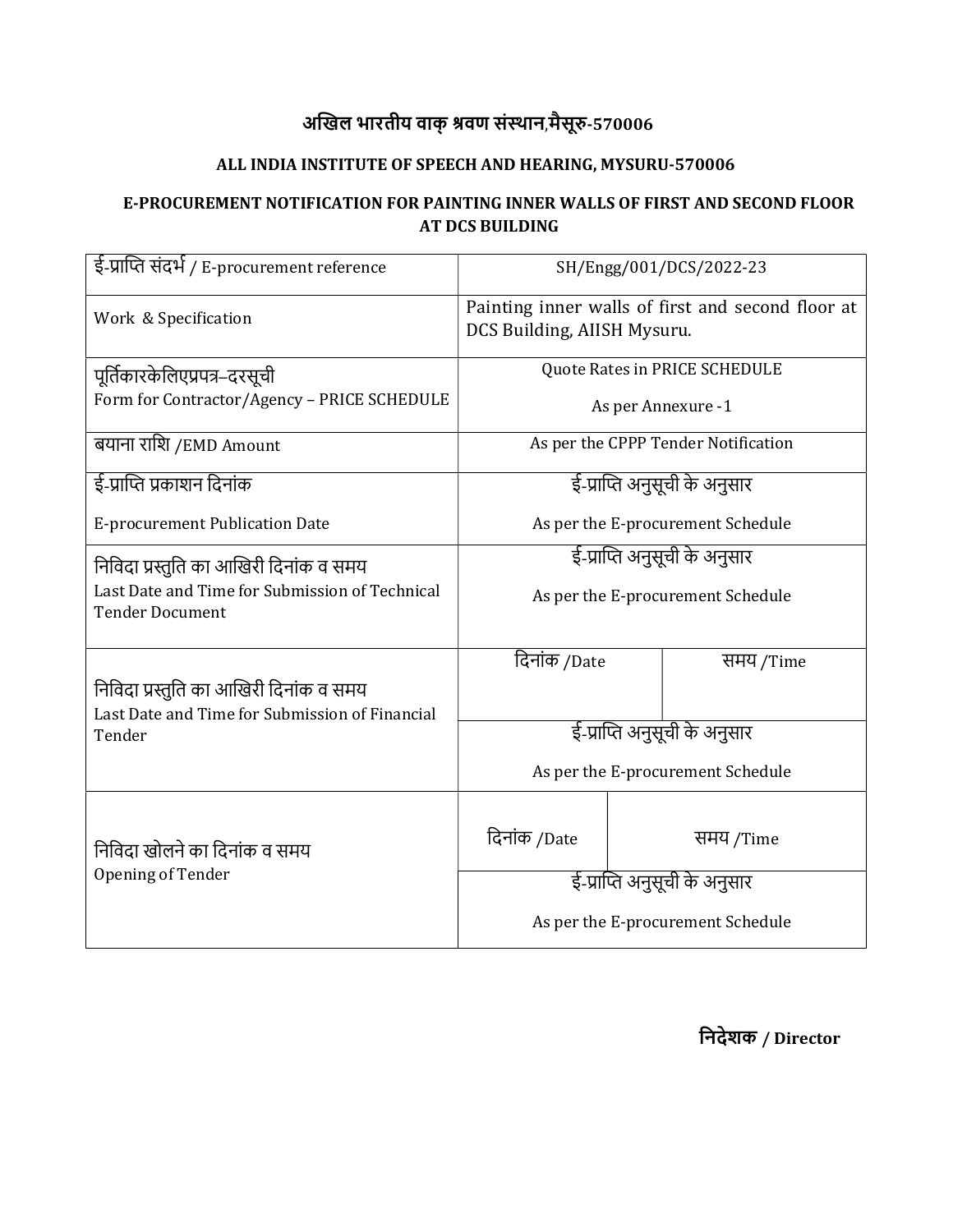# अखिल भारतीय वाक् श्रवण संस्थान,मैसूरु-570006 ALL INDIA INSTITUITE OF SPEECH AND HEARING, MYSURU-570006 परिशिष्ट/ ANNEXURE-1

### <u>दर सूची /PRICE SCHEDULE</u>

सभी मदों के लिए विवरण सहित दर उद्धत करें /Quote rate for all items with description.

| क्रमाक | वस्तु का नाम / विवरण                                                                                                                                                                                                            | मात्रा | Unit | इकाई | <b>GST</b> | <b>Total Cost</b> |
|--------|---------------------------------------------------------------------------------------------------------------------------------------------------------------------------------------------------------------------------------|--------|------|------|------------|-------------------|
| Sl. No | Item Name / Description                                                                                                                                                                                                         | Qty    |      |      | $\%$       | in INR            |
|        |                                                                                                                                                                                                                                 |        |      | Unit |            | (Including)       |
|        |                                                                                                                                                                                                                                 |        |      | rate |            | all taxes)        |
|        | Painting inner walls of first & second floors : Wall<br>painting with plastic emulsion paint of approved<br>brand and manufacture (Asian paint, Berger or Dulux<br>paint) to give an even shade:3.98.1 two coats on old<br>work | 12789  | Sqm  |      |            |                   |
|        |                                                                                                                                                                                                                                 | Total  |      |      |            |                   |

### शतें व निबंधन / Terms and Conditions: As per Annexure 2

Documents to be uploaded along with price schedule:

- 1) Copy of EMD [Paid DD]
- 2) Copy of GST
- 3) PAN CARD DETAILS
- 4) CPWD/KPWD CONTRACTOR'S REGISTRATION CERTIFICATE.
- 5) COPY OF SIMILAR WORK DONE CERTIFICATE FROM ANY GOVT. DEPARTMENTS/INSTITUTE/PSU IN THE LAST THREE YEARS.
- 6) COPY OF MSME CERTIFICATE EXEMPTION FOR EMD PAYMENT.

पूर्तिकार के हस्ताक्षर Signature of the Contractor/Agency नाम. पता और मोहर Name, Address and Seal

निदेशक / Director

परिशिष्ट/ ANNEXURE-2

सामान्य शर्तें और निबंधन / General Terms and Conditions: